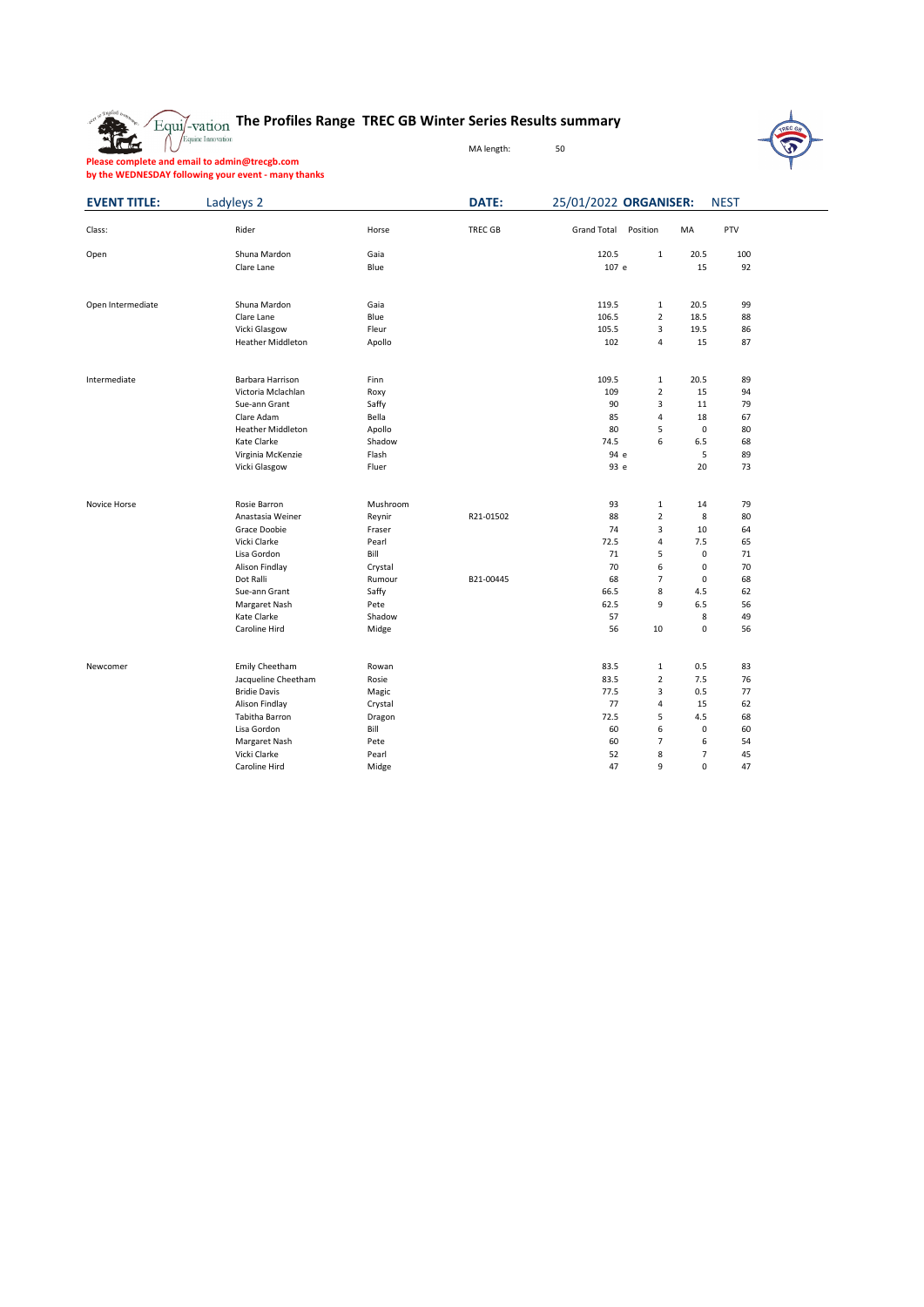| so English iron     |                                     | The Profiles Range TREC GB Winter Series Class summary |                            |         |                      |                           |              |                         |                            |                |                           |                                          |
|---------------------|-------------------------------------|--------------------------------------------------------|----------------------------|---------|----------------------|---------------------------|--------------|-------------------------|----------------------------|----------------|---------------------------|------------------------------------------|
| <b>KLAIK</b>        | $Equi$ -vation<br>Equine Innovation |                                                        |                            | 50      |                      |                           |              |                         |                            |                |                           | <b>TREC to</b><br>LO                     |
| <b>EVENT TITLE:</b> | Ladyleys 2                          |                                                        | <b>DATE:</b>               |         |                      | 25/01/2022 ORGANISER:     | <b>NEST</b>  |                         |                            |                |                           |                                          |
| <b>Class:</b>       | <b>Open</b>                         |                                                        |                            |         |                      |                           |              |                         |                            |                |                           |                                          |
| <b>RIDER</b>        | <b>TREC GB NO</b>                   | Bramble Tangle<br>HORSE (very important)               | Bramble Dangle<br>Corridor | Bendine | Reinback<br>Teardrop | Sidepass<br><b>Bridge</b> | Immobility   | Deductions for circline | <b>PTV</b><br><b>TOTAL</b> | CANTER<br>WALK | <b>MA</b><br><b>TOTAL</b> | <b>GRAND</b><br>$\delta$<br><b>TOTAL</b> |
| Shuna Mardon        |                                     | Gaia                                                   | 的<br>$\sim$                | $\sim$  | $\sim$<br>的          | $\sim$<br>৴৹              | ৴০<br>$\sim$ | ℅                       |                            | سي`<br>≺ົ      | 20.5                      | 120.5                                    |
| Clare Lane          |                                     | Blue                                                   | 10<br>10                   | 10      | 10                   | 10 <sub>1</sub><br>10     | 10<br>10     |                         | 92                         | 15             | 15                        | 107 e                                    |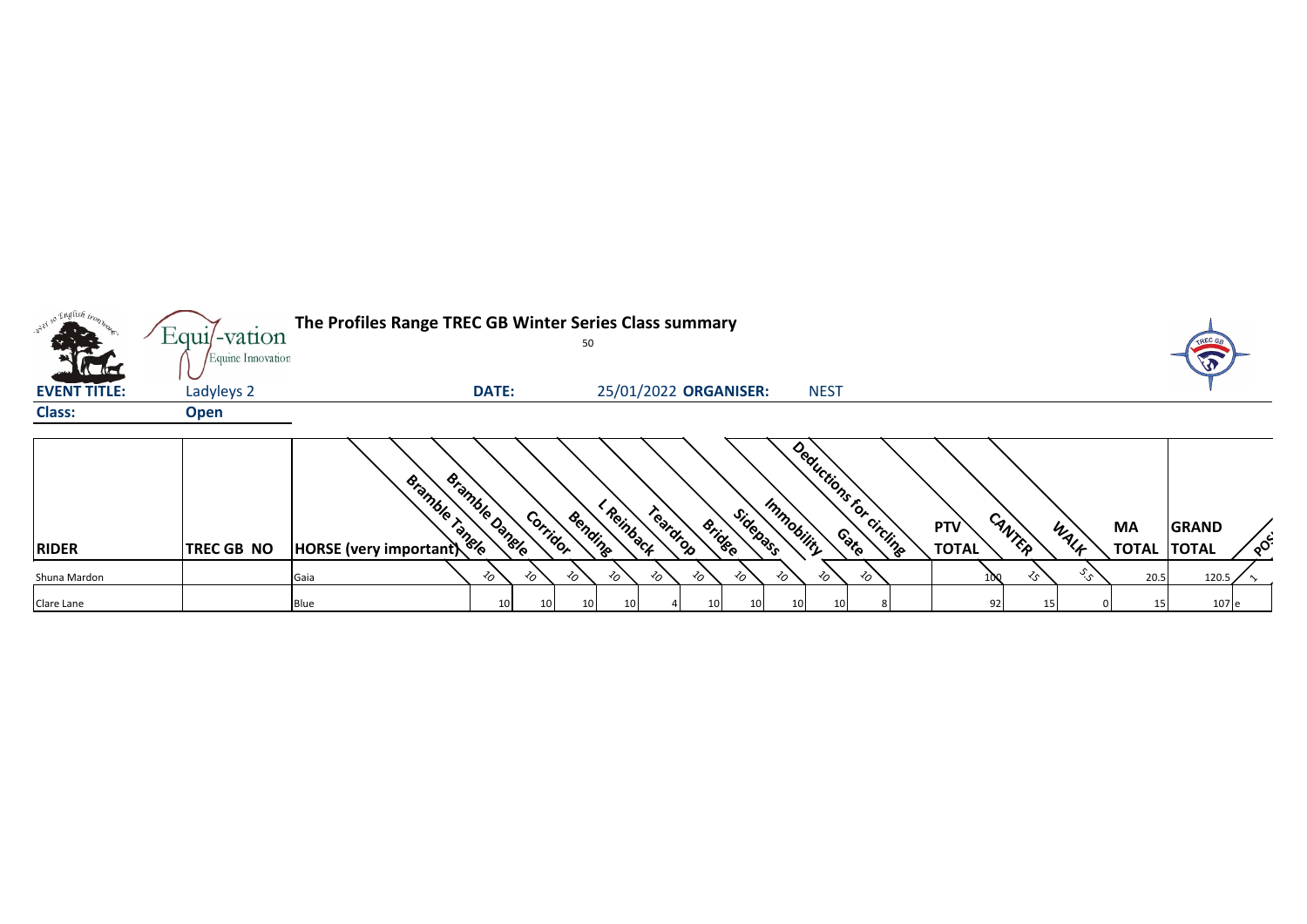| . English <sub>tron</sub> |                          | The Profiles Range TREC GB Winter Series Class summary<br>$Equi$ -vation<br>50 |                       |                 |         |       |          |               |                       |            |                 |                         |  |                                      |      |                           |                              |                       |
|---------------------------|--------------------------|--------------------------------------------------------------------------------|-----------------------|-----------------|---------|-------|----------|---------------|-----------------------|------------|-----------------|-------------------------|--|--------------------------------------|------|---------------------------|------------------------------|-----------------------|
|                           | Equine Innovation        |                                                                                |                       |                 |         |       |          |               |                       |            |                 |                         |  |                                      |      |                           |                              |                       |
| <b>EVENT TITLE:</b>       | Ladyleys 2               |                                                                                | <b>DATE:</b>          |                 |         |       |          |               | 25/01/2022 ORGANISER: |            | <b>NEST</b>     |                         |  |                                      |      |                           |                              |                       |
| <b>Class:</b>             | <b>Open Intermediate</b> |                                                                                |                       |                 |         |       |          |               |                       |            |                 |                         |  |                                      |      |                           |                              |                       |
| <b>RIDER</b>              | <b>TREC GB NO</b>        | Bismula Bismule                                                                | <b>Bramble Dangle</b> | Corridor        | Bending | Stile | Teardrop | <b>Bridge</b> | Sidepass              | Immobility |                 | Deductions for circling |  | CANTER<br><b>PTV</b><br><b>TOTAL</b> | WALK | <b>MA</b><br><b>TOTAL</b> | <b>GRAND</b><br><b>TOTAL</b> | $\circ^{\mathcal{S}}$ |
| Shuna Mardon              |                          | Gaia                                                                           | 10 <sup>1</sup>       | 10 <sup>1</sup> | 10      |       |          | 10            | 10                    | 10         | 10              | 10                      |  | 99                                   | 15   | 5.5                       | 20.5<br>119.5                |                       |
| Clare Lane                |                          | <b>Blue</b>                                                                    | 10 <sup>1</sup>       | 10 <sup>1</sup> | 10      |       |          | 10            | 10                    |            | 10 <sub>1</sub> |                         |  | 88                                   | 15   | 3.5                       | 106.5<br>18.5                |                       |
| Vicki Glasgow             |                          | Fleur                                                                          | 10                    | 10              |         |       |          | 10            | 10                    |            | 10              |                         |  | 86                                   | 15   | 4.5                       | 19.5<br>105.5                |                       |
| <b>Heather Middleton</b>  |                          | Apollo                                                                         | 10 <sup>1</sup>       | 10 <sup>1</sup> |         |       |          | 10            | 10                    |            | 10              |                         |  | 87                                   | 15   |                           | 15<br>102                    |                       |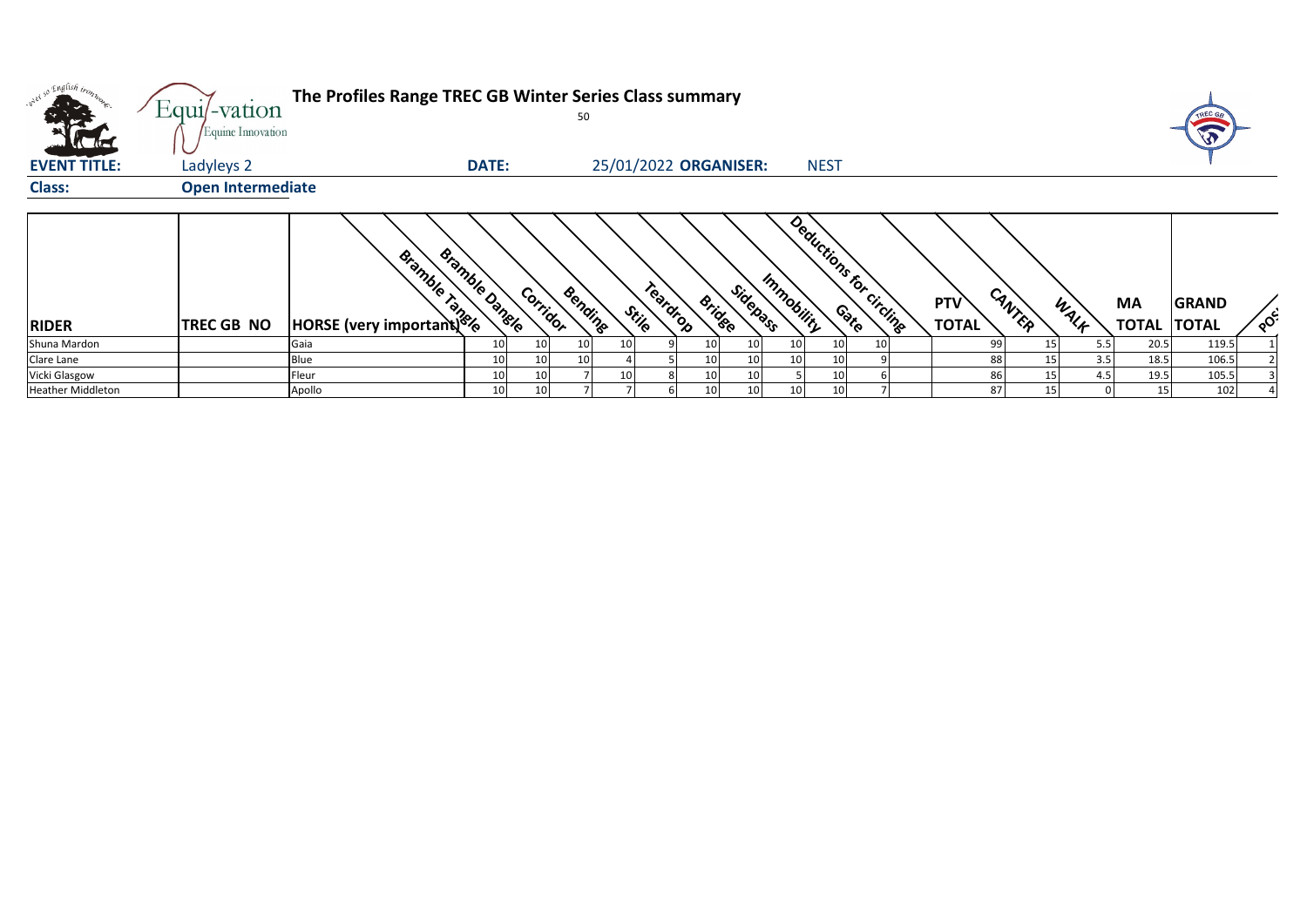| , english iron.<br>$\sim$ $\sim$<br><b>Alle</b> | Equi/-vation<br>Equine Innovation | The Profiles Range TREC GB Winter Series Class summary |                |          | 50              |                       |               |                 |                                       |             |    |                            |        |      |                           | TREC G                       |             |
|-------------------------------------------------|-----------------------------------|--------------------------------------------------------|----------------|----------|-----------------|-----------------------|---------------|-----------------|---------------------------------------|-------------|----|----------------------------|--------|------|---------------------------|------------------------------|-------------|
| <b>EVENT TITLE:</b>                             | Ladyleys 2                        |                                                        | <b>DATE:</b>   |          |                 | 25/01/2022 ORGANISER: |               |                 |                                       | <b>NEST</b> |    |                            |        |      |                           |                              |             |
| <b>Class:</b>                                   | Intermediate                      |                                                        |                |          |                 |                       |               |                 |                                       |             |    |                            |        |      |                           |                              |             |
| <b>RIDER</b>                                    | TREC GB NO                        | Bramble Manufacture                                    | eramble Dangle | Corridor | Bending         | Reinback<br>Stile     | <b>Bridge</b> | Sidepass        | Deductions for circuits<br>Immobility |             |    | <b>PTV</b><br><b>TOTAL</b> | CANTER | WALK | <b>MA</b><br><b>TOTAL</b> | <b>GRAND</b><br><b>TOTAL</b> | <b>OOST</b> |
| Barbara Harrison                                |                                   | Finn                                                   | 10             |          | 10              |                       |               | 10              |                                       | 10          |    |                            | 89     | 11.5 | 20.5                      | 109.5                        |             |
| Victoria Mclachlan                              |                                   | Roxy                                                   | 10             |          | 10 <sup>1</sup> |                       | 10            | 10 <sup>1</sup> | 10                                    | 10          | 10 |                            | 94     | 15   | 15                        | 109                          |             |
| Clare Adam                                      |                                   | Bella                                                  | 10             |          |                 |                       |               | 10              |                                       | 10          |    |                            | 67     | 15   | 18                        | 85                           |             |
| <b>Heather Middleton</b>                        |                                   | Apollo                                                 | 10             |          |                 |                       |               | 10              |                                       | 10          |    |                            | 80     |      |                           | 80                           |             |
| Sue-ann Grant                                   |                                   | Saffy                                                  | 10             |          | 10              |                       |               | 10              |                                       | 10          |    |                            | 69     | 5.5  | 5.5<br>11                 | 80                           |             |
| Kate Clarke                                     |                                   | Shadow                                                 | 10             |          |                 |                       |               | 10              | 10                                    | 10          |    |                            | 68     | 2.5  | 6.5                       | 74.5                         |             |
| Virginia McKenzie                               |                                   | Flash                                                  | 10             |          |                 | 10                    |               | 10              |                                       | 10          |    |                            | 89     |      |                           | 94 e                         |             |
| Vicki Glasgow                                   |                                   | Fluer                                                  | 10             |          |                 |                       |               | 10 <sup>1</sup> |                                       | 10          |    |                            | 73     | 15   | $\overline{2}$            | 93 e                         |             |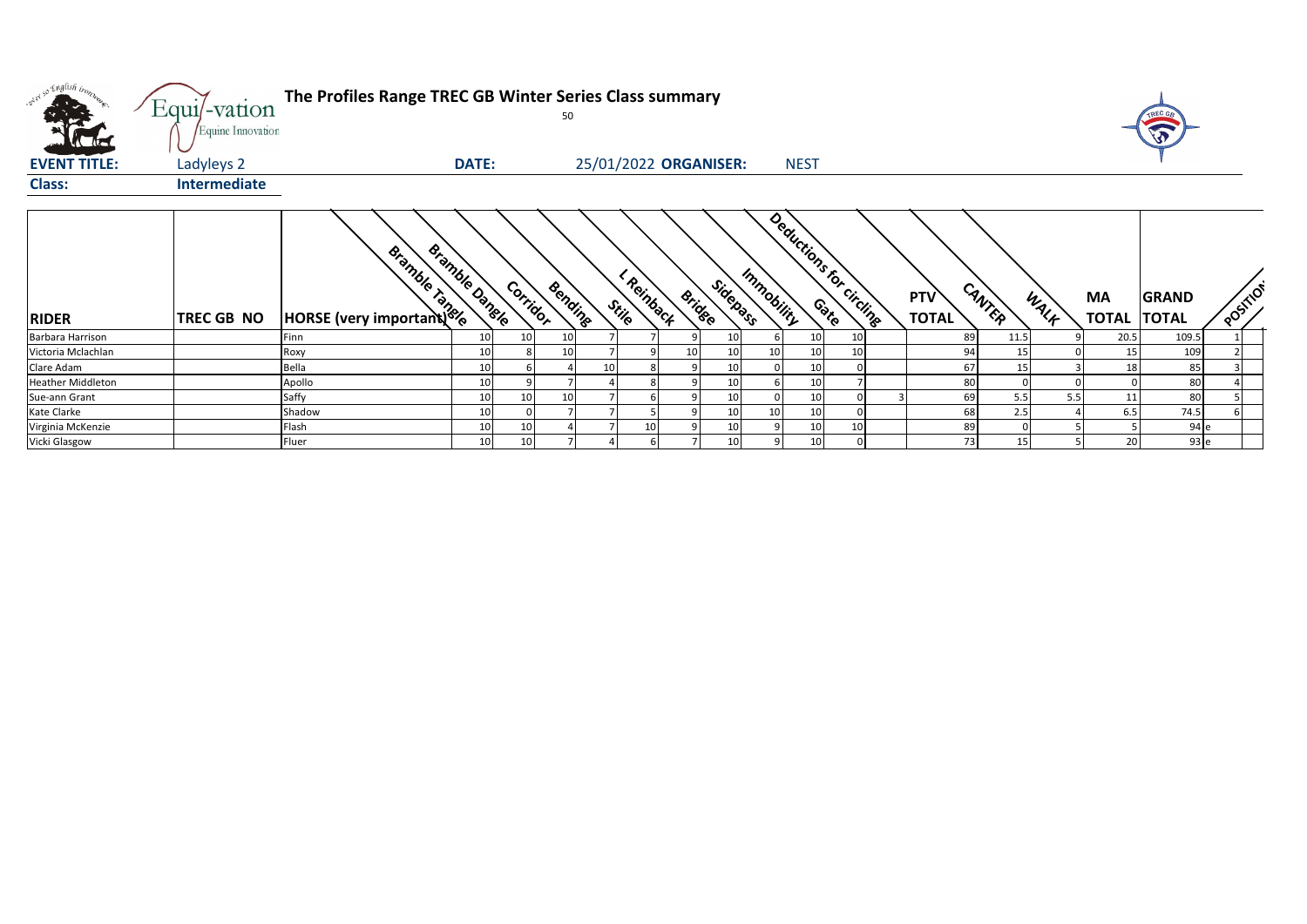| we so English bonz  | Equi/-vation        | The Profiles Range TREC GB Winter Series Class summary |                       | 50       |                                            |          |               |           |                         |          |                            |        |      |                          | TREC GE                |          |
|---------------------|---------------------|--------------------------------------------------------|-----------------------|----------|--------------------------------------------|----------|---------------|-----------|-------------------------|----------|----------------------------|--------|------|--------------------------|------------------------|----------|
|                     | Equine Innovation   |                                                        |                       |          |                                            |          |               |           |                         |          |                            |        |      |                          | $\widehat{\mathbf{v}}$ |          |
| <b>EVENT TITLE:</b> | Ladyleys 2          |                                                        | <b>DATE:</b>          |          | 25/01/2022 ORGANISER:                      |          |               |           | <b>NEST</b>             |          |                            |        |      |                          |                        |          |
| <b>Class:</b>       | <b>Novice Horse</b> |                                                        |                       |          |                                            |          |               |           |                         |          |                            |        |      |                          |                        |          |
|                     |                     |                                                        |                       |          |                                            |          |               |           |                         |          |                            |        |      |                          |                        |          |
| <b>RIDER</b>        | TREC GB NO          | <b>Bismultiple Simples</b>                             | <b>Bramble Dangle</b> | Corridor | I Reinback<br>Bending<br>Stij <sub>e</sub> | Teardrop | <b>Bridge</b> | Side Pass | Deductions for circline |          | <b>PTV</b><br><b>TOTAL</b> | CANTER | WALK | MA<br><b>TOTAL TOTAL</b> | <b>GRAND</b>           | POSITION |
| Rosie Barron        |                     | Mushroom                                               | 10                    | 10       | 10<br>10                                   |          |               |           |                         |          |                            |        |      | 14                       | 93                     |          |
| Anastasia Weiner    |                     |                                                        |                       |          |                                            |          | 10            |           |                         | 10       | 79                         | 8.5    | 5.5  |                          |                        |          |
|                     |                     | Reynir                                                 | 10                    | 10       |                                            |          |               |           | 10                      | 10       | 80                         |        |      |                          | 88                     |          |
| Grace Doobie        |                     | Fraser                                                 | 10                    | 9        |                                            |          |               |           |                         | 8        | 64                         | 7.5    | 2.5  | 10                       | 74                     |          |
| Vicki Clarke        |                     | Pearl                                                  |                       |          |                                            |          |               |           |                         | 10       | 65                         |        | 7.5  | 7.5                      | 72.5                   |          |
| Lisa Gordon         |                     | Bill                                                   | 10                    | 10       |                                            |          |               |           |                         | 10       | 71                         |        |      |                          | 71                     |          |
| Alison Findlay      |                     | Crystal                                                | 10                    | 8        |                                            |          |               |           |                         | 10       | 70                         |        |      |                          | 70                     |          |
| Dot Ralli           | B20-00445           | Rumour                                                 | 10                    |          |                                            |          |               |           |                         | 10       | 68                         |        |      |                          | 68                     |          |
| Sue-ann Grant       |                     | Saffy                                                  | 10                    | 10       |                                            |          |               | 10        |                         | 10       | 62                         | 3.5    |      | 4.5                      | 66.5                   |          |
| Margaret Nash       |                     | Pete                                                   | 10                    | q        |                                            |          |               |           |                         | $\Omega$ | 56                         | 0.5    |      | 6.5                      | 62.5                   |          |
| Kate Clarke         |                     | Shadow                                                 | 10                    |          |                                            |          |               |           |                         | 10       | 49                         | 4.5    | 3.5  |                          | 57                     |          |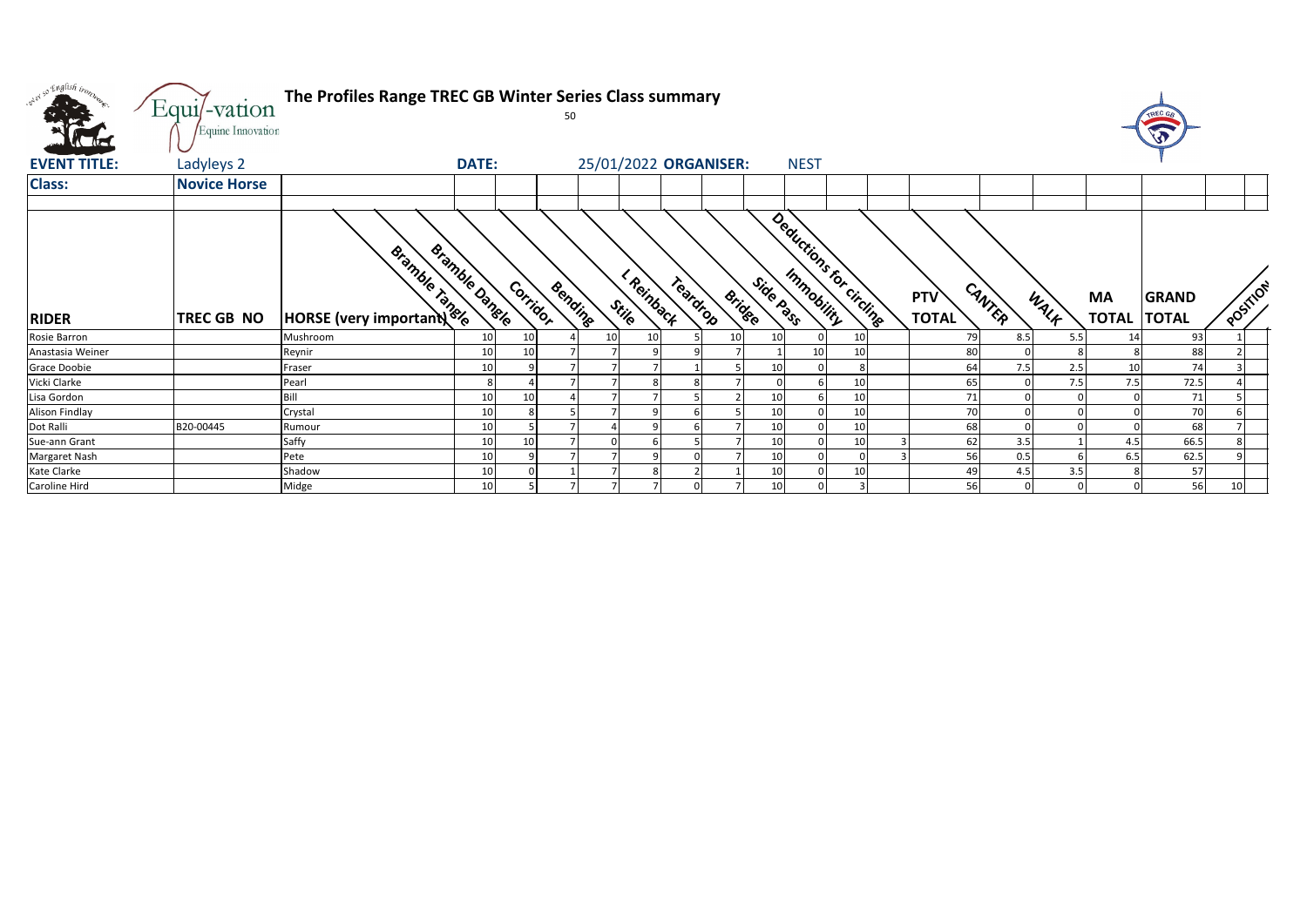| what so English trong<br><b>SEA</b> | Equi/-vation      | The Profiles Range TREC GB Winter Series Class summary |                 |          |         |    |                     |                       |                      |             |                          |                            |        |      |                          | TREC G       |          |
|-------------------------------------|-------------------|--------------------------------------------------------|-----------------|----------|---------|----|---------------------|-----------------------|----------------------|-------------|--------------------------|----------------------------|--------|------|--------------------------|--------------|----------|
| <b>Catal</b>                        | Equine Innovation |                                                        |                 |          |         |    |                     |                       |                      |             |                          |                            |        |      |                          | V            |          |
| <b>EVENT TITLE:</b>                 | Ladyleys 2        |                                                        | <b>DATE:</b>    |          |         |    |                     | 25/01/2022 ORGANISER: |                      | <b>NEST</b> |                          |                            |        |      |                          |              |          |
| <b>Class:</b>                       | <b>Newcomer</b>   |                                                        |                 |          |         |    |                     |                       |                      |             |                          |                            |        |      |                          |              |          |
|                                     |                   |                                                        |                 |          |         |    |                     |                       |                      |             |                          |                            |        |      |                          |              |          |
| <b>RIDER</b>                        | TREC GB NO        | <b>Bramble Tangle</b><br>HORSE (very important)        | Bramble Dangle  | Corridor | Bending |    | I Reinback<br>Stile | Teardrop              | Immobility<br>Bridge |             | Dealuctions for circling | <b>PTV</b><br><b>TOTAL</b> | CANTER | WALK | MA<br><b>TOTAL TOTAL</b> | <b>GRAND</b> | POSITION |
| Emily Cheetham                      |                   | Rowan                                                  | 10              | 10       | 10      | 10 |                     |                       | 10                   | 10          | 10                       | 83                         | 0.5    |      | 0.5                      | 83.5         |          |
| Jacqueline Cheetham                 |                   | Rosie                                                  | 10              | 10       |         |    |                     |                       | 10                   | 10          | q                        | 76                         | 7.5    |      | 7.5                      | 83.5         |          |
| <b>Bridie Davis</b>                 |                   | Magic                                                  | 10              | 10       |         |    |                     |                       | 10                   | 10          | 10 <sup>1</sup>          | 77                         |        | 0.5  | 0.5                      | 77.5         |          |
| Alison Findlay                      |                   | Crystal                                                | 10              |          |         |    | 10                  |                       | 10                   | 10          |                          | 62                         | 15     |      | 15                       | 77           |          |
| Tabitha Barron                      |                   | Dragon                                                 | 10              | 10       |         |    |                     |                       | 10                   |             |                          | 68                         |        | 3.5  | 4.5                      | 72.5         |          |
| Lisa Gordon                         |                   | Rill                                                   | 10              | 10       |         |    |                     |                       | 10                   |             |                          | 67                         |        |      |                          | 67           |          |
| Margaret Nash                       |                   | Pete                                                   | 10              |          |         |    |                     |                       | 10                   |             |                          | 54                         |        |      |                          | 60           |          |
| Vicki Clarke                        |                   | Pearl                                                  |                 |          |         |    | 10                  |                       |                      | 10          |                          | 45                         |        |      |                          | 52           |          |
| Caroline Hird                       |                   | Midge                                                  | 10 <sup>1</sup> |          |         |    |                     |                       | 10                   |             | $\Omega$                 | 47                         |        |      |                          | 47           |          |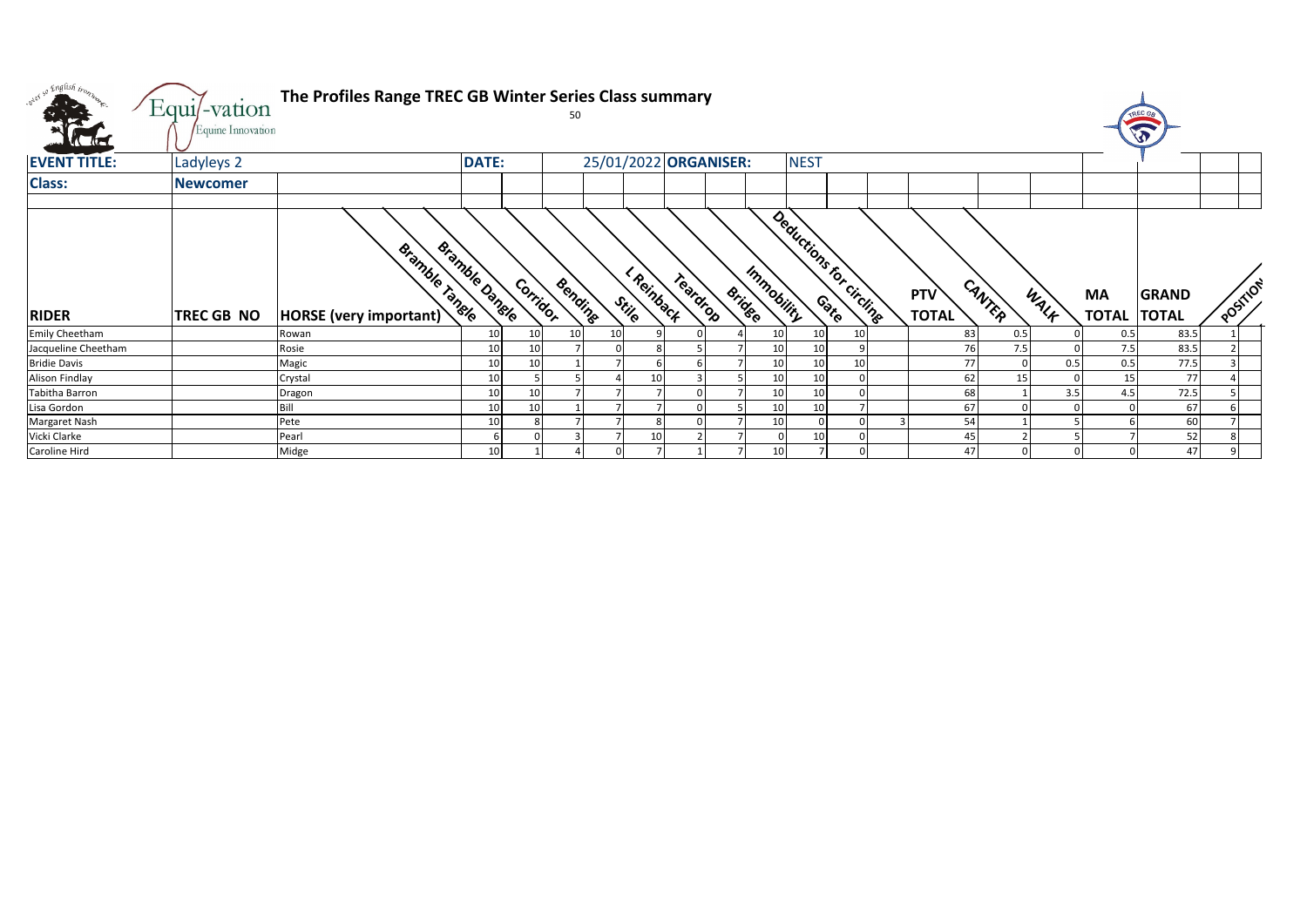| TREC GB                 |                   | <b>TREC GB Winter Series Class summary</b>             |                 |          | 50             |                       |          |                             |                         |    |                     |        |      | TREC GE<br>$\widehat{\mathbf{v}}$ |              |          |
|-------------------------|-------------------|--------------------------------------------------------|-----------------|----------|----------------|-----------------------|----------|-----------------------------|-------------------------|----|---------------------|--------|------|-----------------------------------|--------------|----------|
| <b>EVENT TITLE:</b>     | Ladyleys 2        |                                                        | <b>DATE:</b>    |          |                | 25/01/2022 ORGANISER: |          |                             | <b>NEST</b>             |    |                     |        |      |                                   |              |          |
| <b>Class:</b>           | <b>Starter</b>    |                                                        |                 |          |                |                       |          |                             |                         |    |                     |        |      |                                   |              |          |
| <b>RIDER</b>            | <b>TREC GB NO</b> | <b>Bramble Tangle</b><br><b>HORSE</b> (very important) | Bramble Dangle  | Corridor | <b>Bending</b> | I Reinback<br>Stile   | Teardrop | Immobility<br><b>Bridge</b> | Deductions for circling |    | PTV<br><b>TOTAL</b> | CANTER | WALK | MA<br><b>TOTAL TOTAL</b>          | <b>GRAND</b> | POSTILON |
| <b>Brdie Davis</b>      |                   | Magic                                                  | 10 <sup>1</sup> | 10       |                |                       |          | 10 <sup>1</sup>             | 10                      |    | 85                  |        |      |                                   | 85           |          |
| Dot Ralli               | B20-00445         | Rumour                                                 | 10              |          |                |                       |          | 10 <sup>1</sup>             |                         |    | 75                  |        |      |                                   | 75           |          |
| Ian Barron              |                   | Sonny                                                  | 10              | 10       |                |                       |          | 10 <sup>1</sup>             | 10                      |    | 68                  |        |      |                                   | 68           |          |
| Junior                  |                   |                                                        |                 |          |                |                       |          |                             |                         |    |                     |        |      |                                   |              |          |
| <b>Felicity Barron</b>  |                   | Bella                                                  | 10              | q        |                |                       |          | 10 <sup>1</sup>             |                         |    | 54                  |        |      |                                   | 54           |          |
| Lead rein               |                   |                                                        |                 |          |                |                       |          |                             |                         |    |                     |        |      |                                   |              |          |
| <b>Felicity Sharman</b> |                   | Nancy                                                  | 10 <sup>1</sup> | 10       |                |                       |          | 10                          | 10                      |    | 68                  |        |      |                                   | 68           |          |
| Mini                    |                   |                                                        |                 |          |                |                       |          |                             |                         |    |                     |        |      |                                   |              |          |
| Skye Armstrong          |                   | Jack                                                   | 10 <sup>1</sup> | 10       |                |                       |          | 10 <sup>1</sup>             | 10                      | 10 | 77                  |        |      |                                   |              |          |